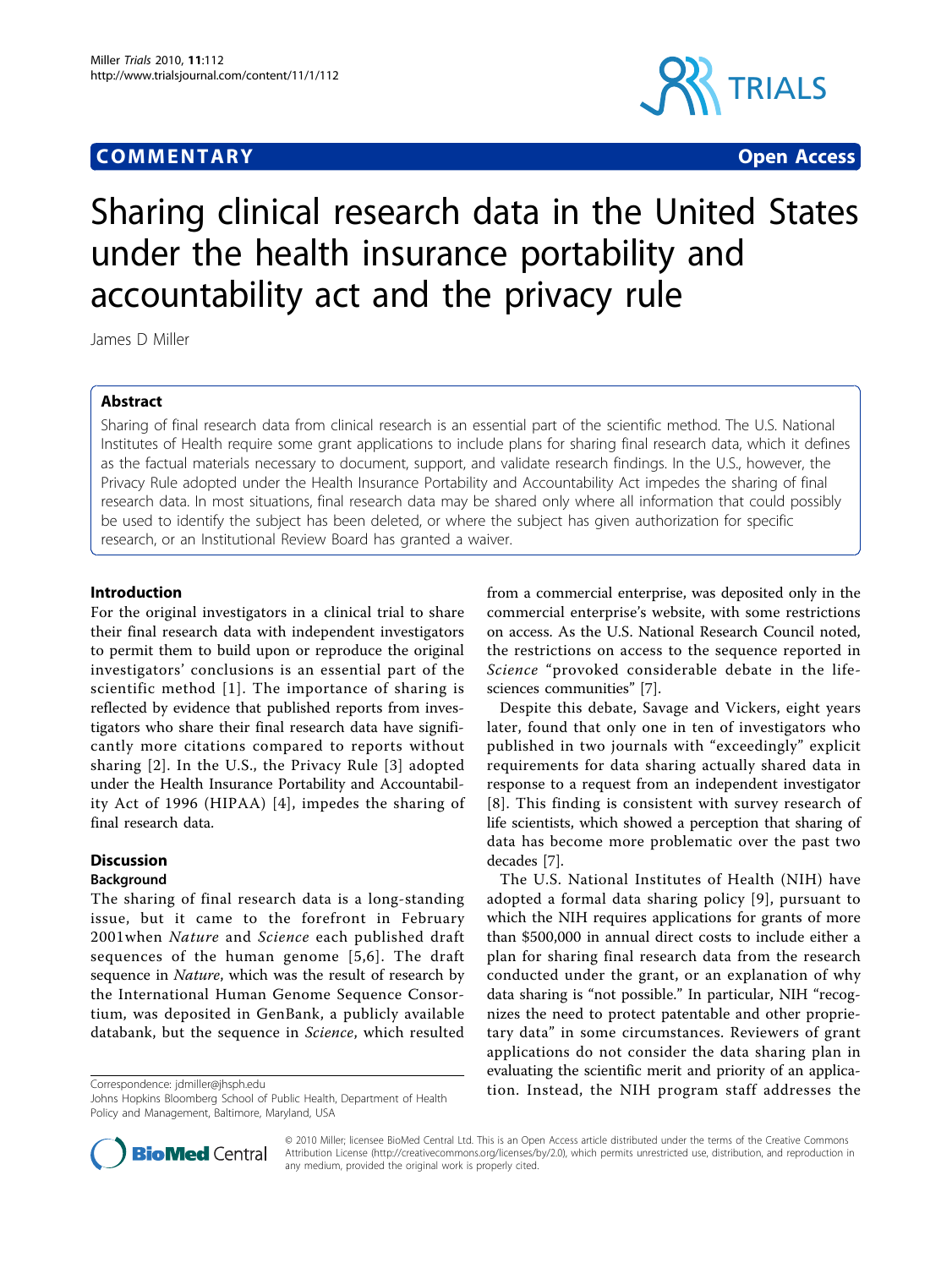proposed data sharing plan or the explanation of why data sharing is not possible.

In its data sharing policy, the NIH defines "final research data" to mean the "recorded factual materials commonly accepted in the scientific community as necessary to document, support, and validate research findings." Final research data, according to NIH, "does not mean summary statistics or tables; rather it means the data on which summary statistics and tables are based," which usually will be a "computerized dataset." Therefore, final research data will not include case report forms or other "clinical source documents."

NIH apparently does not collect, or at least does not make public, data on what proportion of its grants that are subject to the data sharing policy actually result in the sharing of final research data. Piwowar and Chapman, [[10\]](#page-3-0) using a sample of published papers identified by Ochsner et al [[11\]](#page-3-0) that reported on DNA microarray research, estimated that, of the papers that appeared to be subject to the NIH data sharing policy ( $n = 61$ ), only 52% referred in the published article to deposition of the microarray dataset in a public depository or elsewhere. While Piwowar and Chapman cautioned that their estimates must be considered preliminary, they found it surprising that the data sharing policy did not apply to a greater proportion of the NIH funded studies in the Ochsner sample. They suggested both expanding the inclusion criteria for triggering the data sharing policy and requiring researchers to cite an open-access database accession number in their published papers and future grant requests. These are valuable suggestions.

### The Privacy Rule

The Privacy Rule is an administrative regulation adopted by the U.S. Department of Health and Human Services (HHS) pursuant to HIPAA. This regulation places stringent and complex limits on the use and disclosure of health information about individuals by many health care providers. Since clinical trials typically take place as part of the provision of health care to individuals, the Privacy Rule has a direct and important effect on the sharing of clinical research data.

The Privacy Rule applies to "Protected Health Information" (PHI), which is "individually identifiable health information" that is "transmitted or maintained" in an electronic media or "any other form or medium." In the Rule, "individually identifiable health information" is defined to mean information created or received by a health care provider (or certain other entities) that:

As an example, the information in the Case Report Forms (CRF) used in many clinical trials might in some circumstances constitute PHI.

A "covered entity" under the Privacy Rule "may not use or disclose protected health information except as permitted or required" by the Privacy Rule [[13\]](#page-3-0). In the Rule, a "covered entity" is defined to include a health care provider "who transmits any health information in electronic form" for certain standard transactions such as claims and benefit eligibility inquiries [\[14](#page-3-0)]. (The definition of "covered entity" includes some entities other than health care providers as well.) As a practical matter, most health care providers in the U.S. are "covered entities" and thus subject to the Privacy Rule.

The Privacy Rule contains specific provisions governing the use or disclosure of PHI by covered entities for the purpose of research. A covered entity may conduct research using PHI, or may disclose PHI to an investigator for the purpose of research, in five situations, as follows:

• Where the individual who is the subject of the PHI has authorized in writing the use of the PHI in specific research [[15\]](#page-3-0);

- Where the covered entity receives documentation that an Institutional Review Board (IRB) has waived the requirement of an authorization, or has approved the alteration of an existing authorization [[16\]](#page-3-0), provided that the IRB meets the detailed standards set forth in the Privacy Rule [\[17](#page-3-0)];
- Where the investigator represents to the covered entity that the PHI will be used "solely" to prepare a research protocol or for other purposes "preparatory to research" (such as to aid in study recruitment); that the PHI will not be removed from the covered entity; and that the PHI is "necessary" for these research purposes [[18](#page-3-0)];
- Where the investigator represents to the covered entity that the research is "solely" on the PHI of decedents, and that the PHI is "necessary" for this research [[19\]](#page-3-0);
- Finally, a covered entity may disclose for research purposes a "limited data set" of PHI, with certain "direct identifiers" excluded, provided that the covered entity obtains a "data use agreement" with the investigator that the limited data set will be used or disclosed "for limited purposes" [\[20\]](#page-3-0).

In the context of clinical research, probably the most common means of using and disclosing PHI is by means of an authorization from each subject in the trial. HHS, however, has interpreted the Privacy Rule to require that authorizations for research be limited to specific research that is described in the authorization. This interpretation means that using PHI in future research requires the

<sup>•</sup> relates to an individual's health, or the provision of health care to that individual, including demographic information; and that

<sup>•</sup> could be used to identify the individual [[12](#page-3-0)].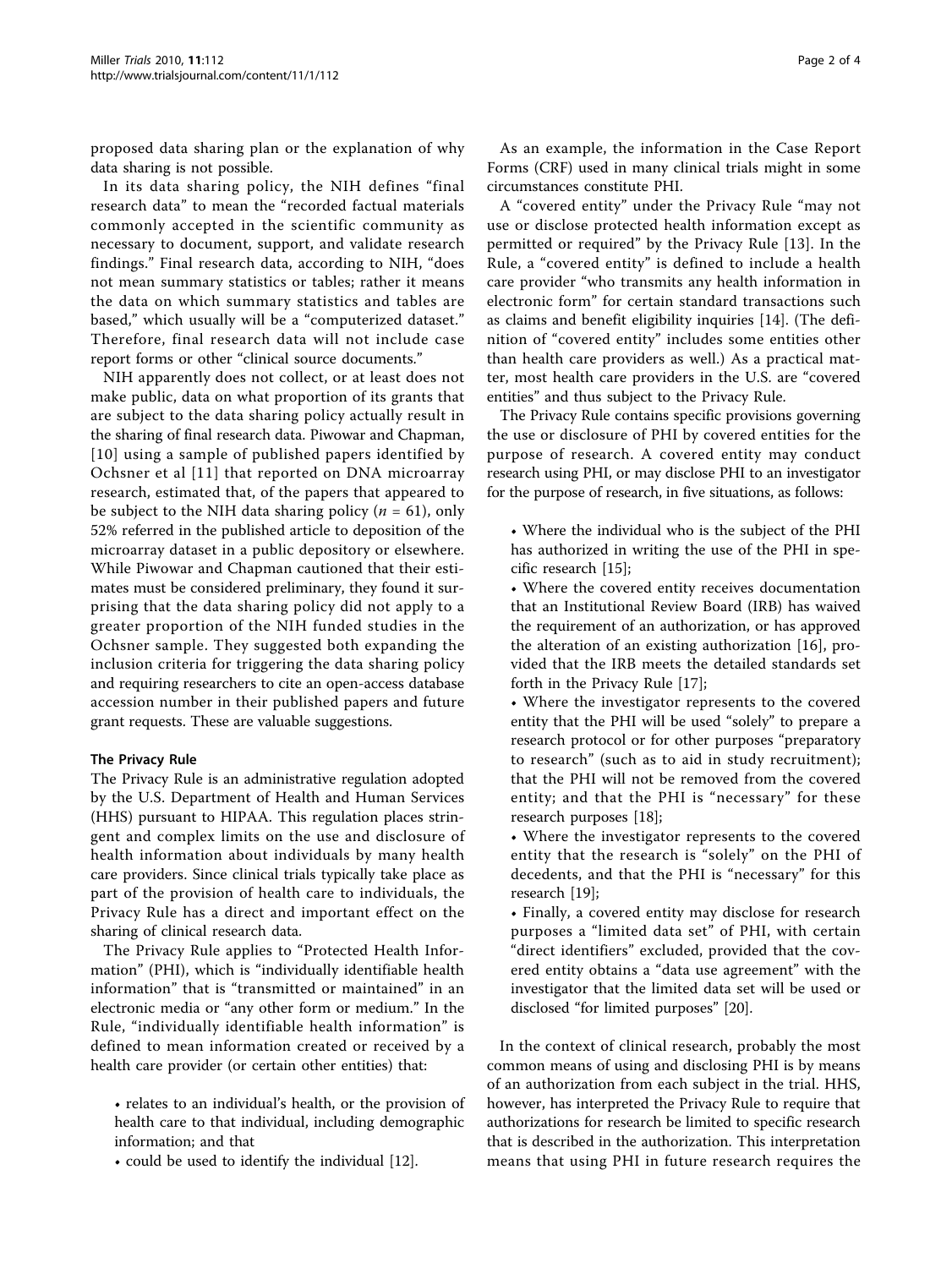investigator to obtain a waiver from the IRB, or to obtain a new authorization from each individual subject, either of which is burdensome [[21\]](#page-3-0). The Institute of Medicine, among others, has criticized this interpretation by HHS on the ground that in some circumstances it limits the sharing of clinical data [\[22,23](#page-3-0)].

In July 2010, HHS issued a statement that it is considering revising its interpretation and requested comments from interested parties [[24\]](#page-3-0). HHS is considering several alternatives, including that the future research be "adequately described" in the authorization, or that the Privacy Rule be amended to require authorizations to contain specified statements concerning future research. HHS should adopt a revised interpretation that fosters the sharing of data for future research.

### 'De-Identified' Health Information

Since the Privacy Rule protects PHI, no authorization from research subjects is required where PHI has been 'de-identified' as provided in the Privacy Rule so that it is no longer PHI. Covered entities are specifically permitted to use PHI to create de-identified information that is no longer PHI and that accordingly may be freely disclosed and shared [\[25\]](#page-3-0).

The Privacy Rule permits covered entities to de-identify PHI in two alternative ways [\[26\]](#page-3-0). First, a covered entity may have a statistician "with knowledge of methods for rendering information not individually identifiable" determine that the "risk is very small" that the information could be used together with "other reasonably available information" to identify the individual who is the subject of the de-identified information. This method is used sometimes by commercial providers of health informatics data.

Second, a covered entity may remove eighteen specific identifiers listed in the Privacy Rule [[27](#page-3-0)], provided that the covered entity does not have "actual knowledge" that the de-identified information still could be used to identify an individual who is the subject of the information. For purposes of sharing data from a clinical trial, perhaps the most problematic of the eighteen specified identifiers is that "[a]ll elements of dates, including birth dates, admission date, discharge date, [and] date of death" must be removed from the PHI. Hrynaszkiewicz et al have proposed replacing each actual date with a fictitious date derived by adding or subtracting a random number of days from the actual date [[28](#page-3-0)].

### Enforcement of the Privacy Rule

HIPAA and the Privacy Rule do not grant private parties a right to recover money damages from, or an injunction against, a covered entity. [[29](#page-3-0)]. Until 2009, only HHS had authority to enforce HIPAA, including the Privacy Rule, but it tended to do so in administrative

proceedings, rather than through the courts. While HHS retains its authority to seek monetary and criminal penalties for HIPAA violations, in 2009 Congress gave the Attorneys General of the States authority to enforce HIPAA and the Privacy Rule by filing civil actions for monetary penalties in federal court [[30](#page-3-0)]. The early experience with this new authority suggests that some State Attorneys General will be aggressive in taking action against covered entities that use or disclose PHI in violation of the Privacy Rule, even when the use or disclosure is plainly inadvertent [[31\]](#page-3-0).

The Privacy Rule does not replace (or 'preempt') State laws that are more stringent than the Privacy Rule in protecting individual health information [[32](#page-3-0),[33\]](#page-3-0). Thus, even an investigator who scrupulously complies with the Privacy Rule could face litigation brought under State law. An important example is the Havasupai Indian Tribe claims against Arizona State University (ASU) [[34\]](#page-3-0). In 2004, the Tribe began a lawsuit against ASU in which the Tribe alleged that researchers at ASU had collected blood samples from members of the Tribe for research into the genetic basis of diabetes but subsequently had used the blood samples in a wide range of research, including migration, inbreeding and schizophrenia that were not directly relevant to diabetes. In addition, the Tribe alleged that the ASU researchers had shared the blood samples with researchers at other institutions. The consent form signed by some members of the Tribe in the early 1990's stated that the blood samples would be used to "study the causes of behavioral/ medical disorders," but the Tribe alleged that members of the Tribe were told orally and in writing that the research was on the potential genetic cause of diabetes, which is prevalent among Tribal members [[35\]](#page-3-0). The research apparently was approved by the ASU Institutional Review Board (IRB) in 1991, but the IRB subsequently, and routinely, discarded the records of its approval of the research.

In its lawsuit, the Havasupai Tribe asserted various claims, including fraud and invasion of privacy, under Arizona state law [\[36](#page-3-0)].

In 2008, the Arizona Court of Appeals ruled in favor of the Tribe on a technical legal issue, rather than on the merits, but the court's opinion appeared to recognize that the Tribe might have a valid claim on the merits under Arizona law [\[37\]](#page-3-0). ASU recently settled the litigation with the Tribe in exchange for an apology and a payment of \$700,000 divided among 41 members of the Tribe [\[34](#page-3-0)].

# Conclusion

HIPAA and the Privacy Rule impose stringent limitations on the sharing of final research data that constitute PHI. Even where individuals who participate as subjects in clinical research sign written authorizations